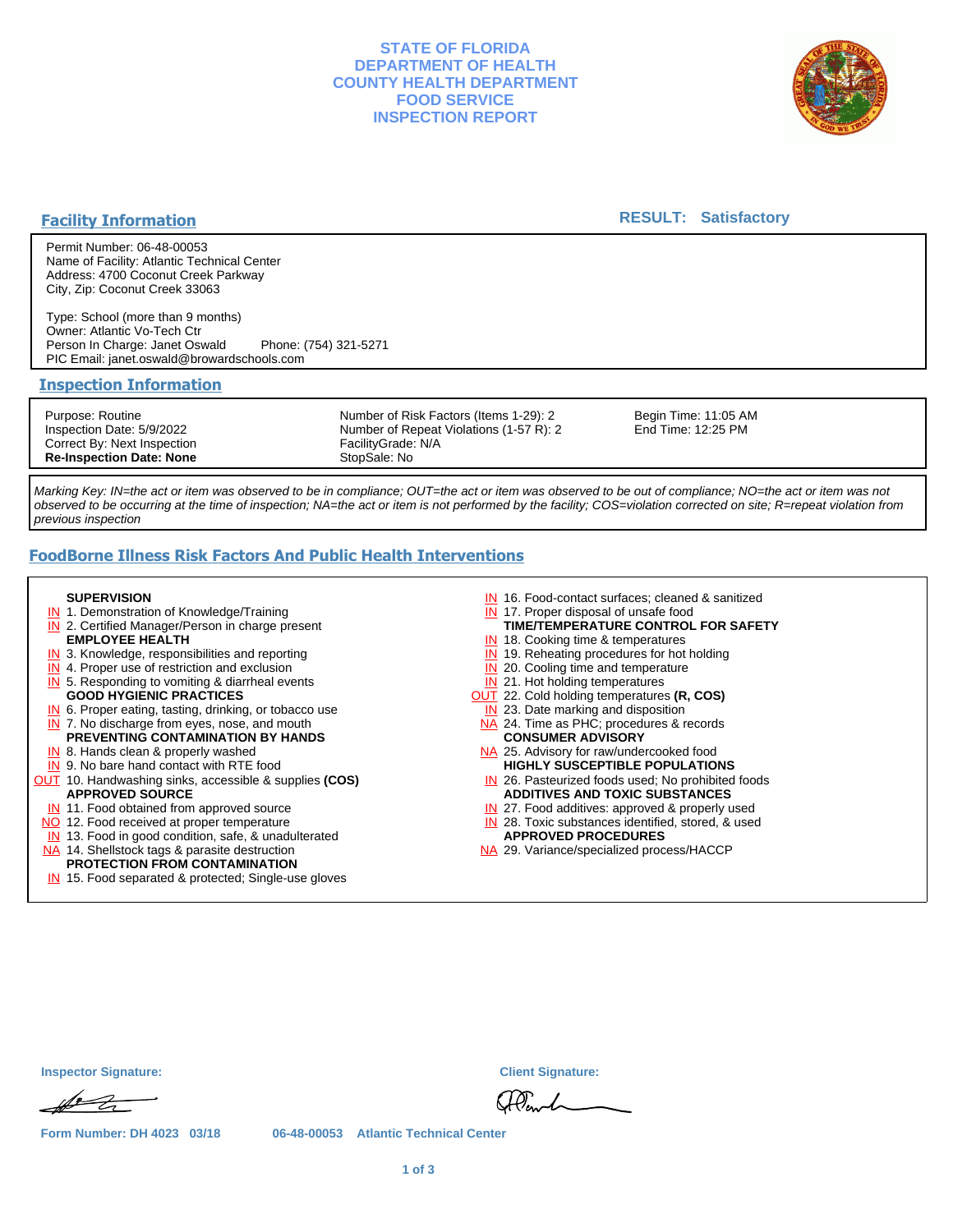## **STATE OF FLORIDA DEPARTMENT OF HEALTH COUNTY HEALTH DEPARTMENT FOOD SERVICE INSPECTION REPORT**



# **Good Retail Practices**

#### **SAFE FOOD AND WATER**

- **IN** 30. Pasteurized eggs used where required
- IN 31. Water & ice from approved source
- NA 32. Variance obtained for special processing
- **FOOD TEMPERATURE CONTROL**
- **IN** 33. Proper cooling methods; adequate equipment
- **IN** 34. Plant food properly cooked for hot holding
- **IN** 35. Approved thawing methods
- IN 36. Thermometers provided & accurate **FOOD IDENTIFICATION**
- IN 37. Food properly labeled; original container **PREVENTION OF FOOD CONTAMINATION**
- IN 38. Insects, rodents, & animals not present
- **IN** 39. No Contamination (preparation, storage, display)
- IN 40. Personal cleanliness
- IN 41. Wiping cloths: properly used & stored
- IN 42. Washing fruits & vegetables
- **PROPER USE OF UTENSILS**
- IN 43. In-use utensils: properly stored
- IN 44. Equipment & linens: stored, dried, & handled
- IN 45. Single-use/single-service articles: stored & used
- IN 46. Slash resistant/cloth gloves used properly **UTENSILS, EQUIPMENT AND VENDING**
- OUT 47. Food & non-food contact surfaces **(R ,COS)**
- IN 48. Ware washing: installed, maintained, & used; test strips
- IN 49. Non-food contact surfaces clean
- **PHYSICAL FACILITIES**
- IN 50. Hot & cold water available; adequate pressure
- IN 51. Plumbing installed; proper backflow devices
- IN 52. Sewage & waste water properly disposed
- IN 53. Toilet facilities: supplied, & cleaned
- IN 54. Garbage & refuse disposal
- IN 55. Facilities installed, maintained, & clean
- **OUT** 56. Ventilation & lighting
- IN 57. Permit; Fees; Application; Plans

This form serves as a "Notice of Non-Compliance" pursuant to section 120.695, Florida Statutes. Items marked as "out" violate one or more of the requirements of Chapter 64E-11, the Florida Administrative Code or Chapter 381.0072, Florida Statutes. Violations must be corrected within the time period indicated above. Continued operation of this facility without making these corrections is a violation. Failure to correct violations in the time frame specified may result in enforcement action being initiated by the Department of Health.

#### **Violations Comments**

Violation #10. Handwashing sinks, accessible & supplies

Hot water not provided at handwashing sink in (serving line). Highest water temp. is 84 F. Corrected onsite. Employees to use handwashing sinks in kitchen area.

CODE REFERENCE: 64E-11.003(5)(d). Handwashing sinks are properly equipped with hand soap, individual disposable towels or hand drying device, and signage; and conveniently located.

Violation #22. Cold holding temperatures

Cold TCS food (Sliced Tomatoes) tested 54 F, not held at 41F or less in serving line. Corrected onsite. Placed in reach in refrigerator.

CODE REFERENCE: 64E-11.003(2). PHF/TCS foods, which are held cold, and not subject to an approved HACCP plan, must be maintained at 41°F.

Violation #47. Food & non-food contact surfaces

Observed 4 cutting boards with deep score marks. Corrected onsite. Discarded.

CODE REFERENCE: 64E-11.003(4). Equipment and utensils must be properly designed, constructed, and in good repair.

Violation #56. Ventilation & lighting

Observed 6 lightbulbs out in bakeshop area.

Observed 2 Dusty air vents near entrance of backshop area.

CODE REFERENCE: 64E-11.003(6)(a). Adequate exhaust ventilation hood systems in food prep and warewashing areas shall be provided and designed. 50 foot candles shall be at surfaces where employees work with food and 20 foot candles shall be at surfaces where food is provided to consumers.

**Inspector Signature: Client Signature:**

 $\mathscr{A}$ 

Planch

**Form Number: DH 4023 03/18 06-48-00053 Atlantic Technical Center**